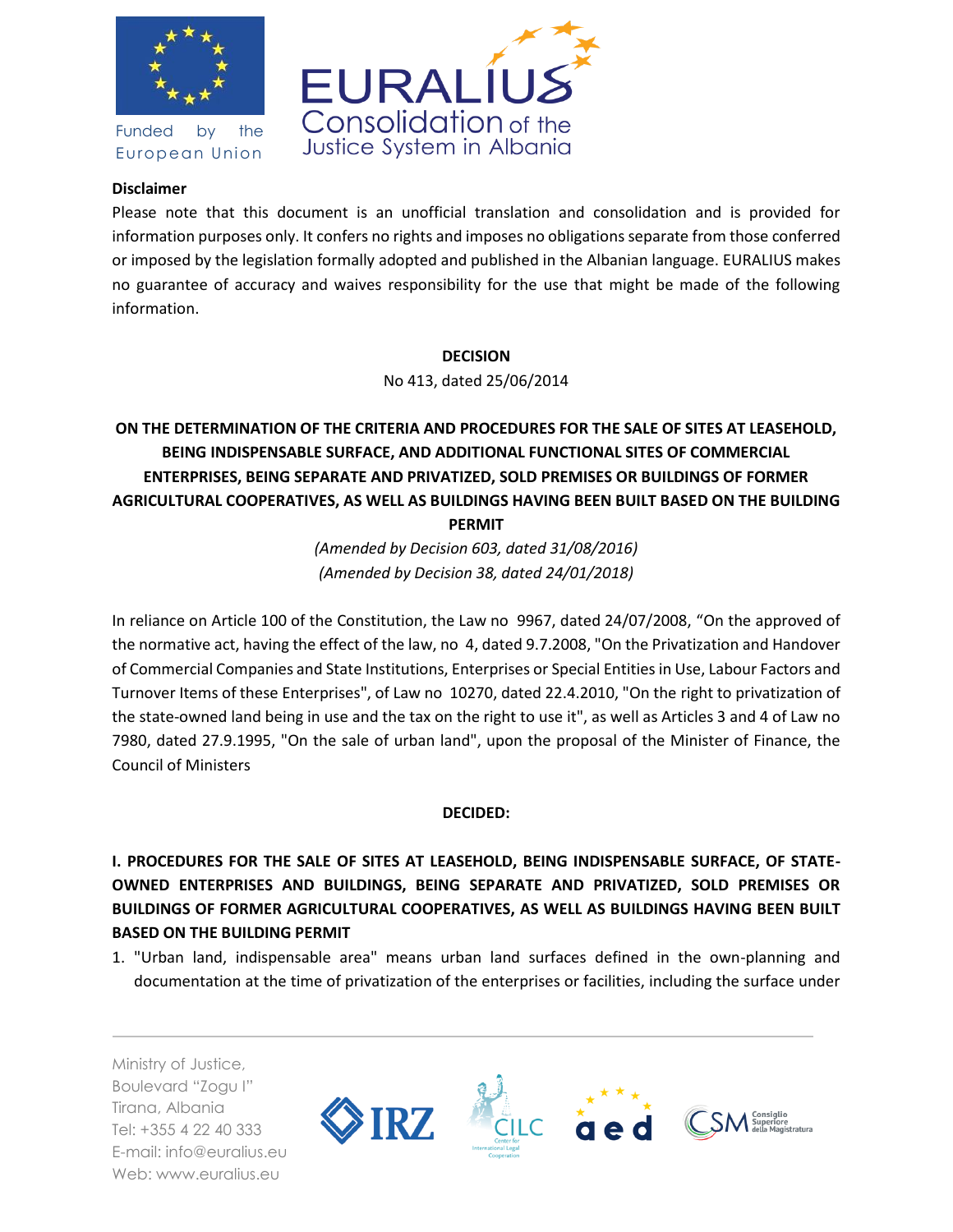

the facility and the functional surface, if any, as well as the surface of the plot according to the plan and the documentation of the award of the building permit, in which the surface of the building or the construction site is defined.

- 2. *(Amended by Decision 38, dated 24/01/2018)* The sale of unsold urban land, as indispensable surface, of state-owned enterprises and facilities privatized by the former National Privatization Agency, its branches in the districts, by the former Central Agency of Restructuring and Privatization of Agricultural Enterprises, with its branches in the districts, as well as the urban lands of buildings or buildings sold, owned by former agricultural cooperatives, shall be made in accordance with this decision by the Directorate of Public Property Management in the Ministry of Finance and Economy, according to the plan and documentation at the moment of their privatization. This directorate also carries out the sale of land and other state facilities privatized before the creation of these agencies, as well as the land of buildings constructed on the basis of building permits issued by the local government bodies after 10.8. 1991 and onwards, according to the territorial plans and documentation at the time of issuance of the building permit, in which the building or building site is defined.
- 3. *(Amended by Decision 38, dated 24/01/2018)* The natural or legal person who will purchase the construction land of the enterprise or the facilities, as defined in point 2 of chapter I of this decision, must submit to the Ministry Finance and Economy, for the Directorate of Public Property Management, the following documents:
	- a) The written request for the purchase of the land;
	- b) The property card or certificate of the notarized ownership, if any, together with the indicative map of the building or buildings they own, issued by the local office of registration of immovable property;
	- c) Notarized copy of the privatization contract of the facility, of the enterprise, together with the privatization notice or the notarized copy of the construction permit, together with the approved construction permit according to the building permit, for cases of buildings constructed on the basis of building permits issued by the local government bodies after 10 August 1991 and onwards;
	- ç) The payment recipt for the payment of the land use tax, from 7.6.2010 until the moment of submission of the request for the purchase of the land.
- 4. *(Modified by Decision 38, dated 24/01/2018)* The Directorate of Public Property Management, at the Ministry of Finance, requests from the Property Restitution and Compensation Agency a confirmation of the status of the land, the respective selling price as defined in the map value, within the following deadlines:
	- a) within 10 (ten) days from the date of submission of the request specified in letter "a" of point 3 of this decision, when privatizations have been carried out by the former National Privatization Agency and its branches in districts, if the file of privatization is found appropriate, as well as if the documentation submitted by the applicant is in accordance with point 3 of chapter I of this decision.

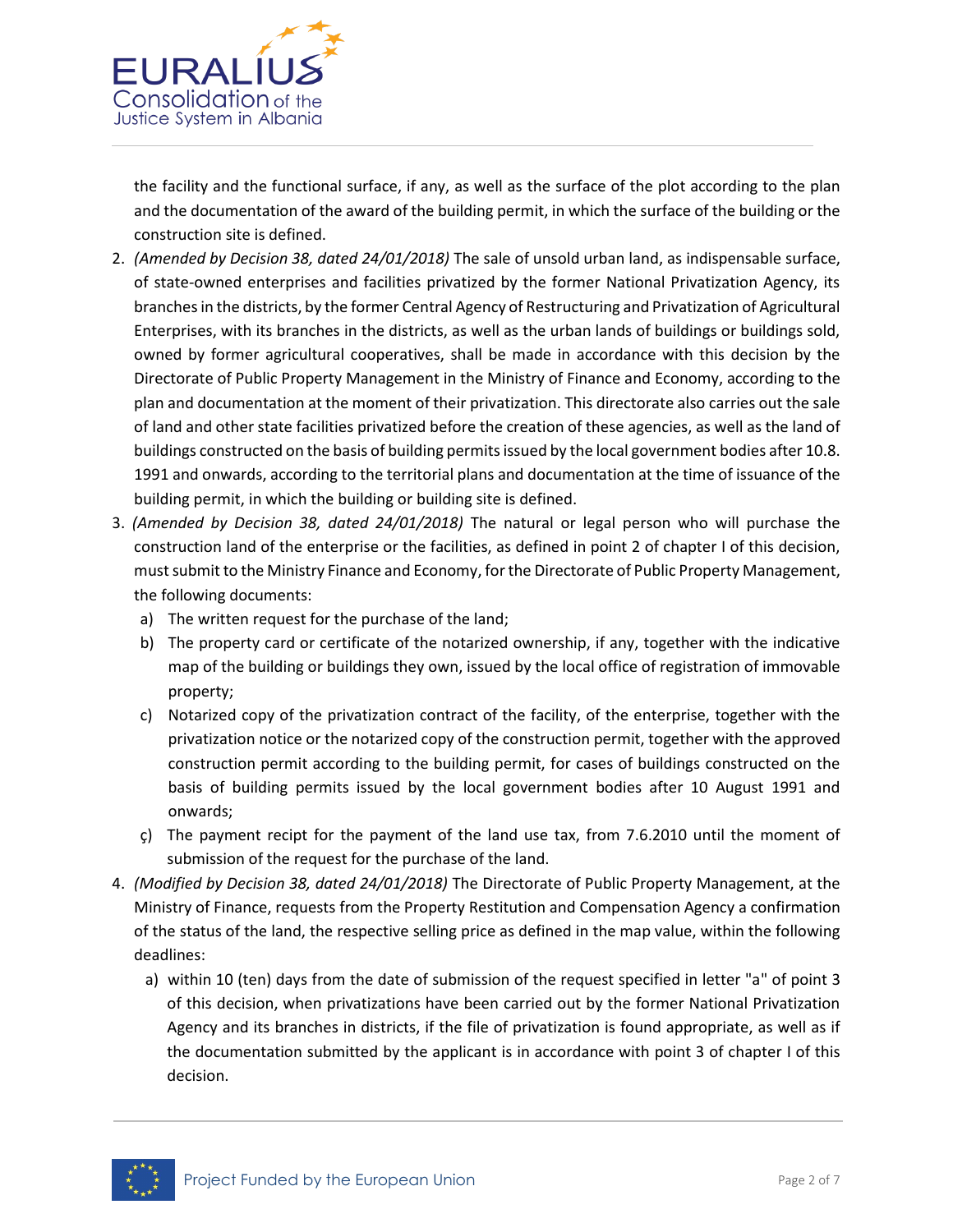

- b) within 10 (ten) days of the date of reception, respectively of the privatization documentation, by the Regional Agricultural Directorates, for the privatizations carried out by the former Central Agricultural Restructuring Agency, of the documentation of granting the construction permit from the local government bodies and the documentation of the facilities or buildings of the former agricultural cooperatives.
- c) *(Added by Decision 603, dated 31/08/2016)* The Local Office of Immovable Property Registration shall, within 10 (ten) days from the date of receipt of the request from the Directorate of Public Property Management at the Ministry of Finance, send a confirmed copy of the documentation of the sale of the object according to the liquidation procedures for which the privatization of the land is required.
- 5. *(Amended by Decision 38, dated 24/01/2018)* The Property Restitution and Compensation Agency shall reply to the Directorate of Public Property Management within the Ministry of Finance within 10 (ten) days from the date of receipt of the request.
- 5.1. *(Added by Decision 38, dated 24/01/2018)* The Directorate of Public Property Management at the Ministry of Finance and Economy receives the necessary information on the legal status of the property that is required to be privatized through the digital (electronic) system of the local immovable property registration office. Whenever it deems it reasonable, the Directorate of Public Property Management at the Ministry of Finance and Economy asks, in writing, the local office of immovable property registration for information or documentation relating to the object or objects that the claimant has owned, as well as the status of land that is required to be privatized.
- 6. The Directorate of Public Property Management in the Ministry of Finance performs the sale of the land and the conclusion of the contract only when the land is owned by the state, regardless of whether the land in question has a decision on recognition by the property restitution and compensation commissions for the former owners or the Property Restitution and Compensation Agency.
- 7. The local government organs or any other state body in the territory of which the facility is located shall, within 10 (ten) days from the date of receipt of the request by the Directorate of Public Property Management at the Ministry of Finance, forward to this directorate the certificate that the claimant has paid the rent of the land from the date of the conclusion of the contract of sale of the building until 7.6.2010, as well as the co-ownership co-ordinator for objects with two or more floors. The regional tax directorates shall, within 10 (ten) days from the date of receipt of the request from the Directorate of Public Property Management, in the Ministry of Finance, confirm the payment for the land use tax from 7.6.2010 until the moment of submission of the demand for land acquisition.
- 8. The value of the lease of land received by the local government bodies or other state bodies with which the entities have entered into a lease contract, is divided as follows:
	- 70% for the state budget;
	- 30% for the local government body or the state body concerned.
- 9. The Directorate of Public Property Management at the Ministry of Finance shall, after obtaining the necessary documentation from the local government bodies, the Property Restitution and

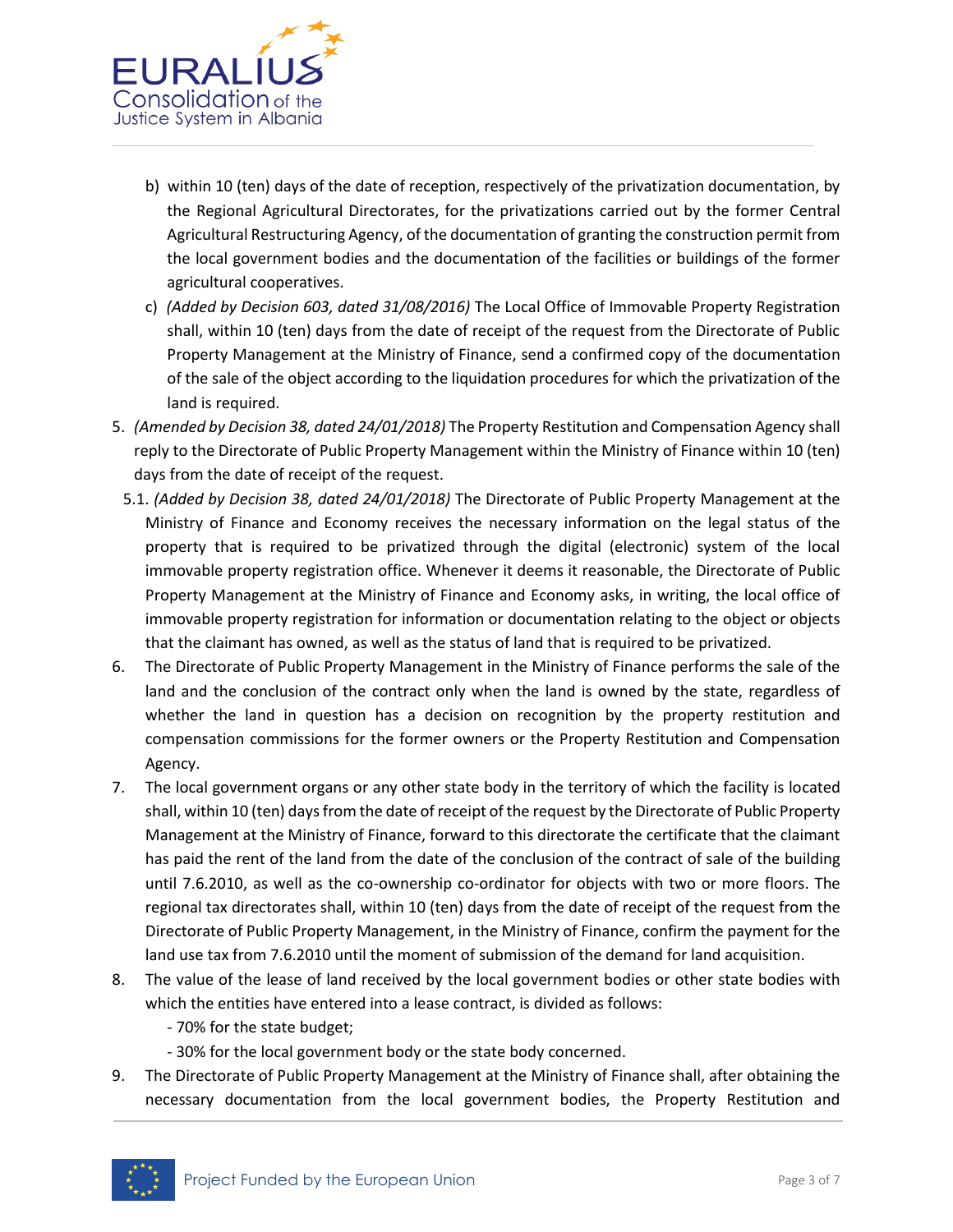

Compensation Agency, the local immovable property registration office, the regional agricultural directorates and the local state archives, notify the applicant to appear before this institution, where he will receive information on the value of the land he wants to get privatized, as well as to obtain authorization for the payment of the urban land value. Payment is only made in ALL, within 30 (thirty) days from the date of issue of the authorization.

Revenues collected from the privatization process or sales of state-owned land shall be transferred 75 percent to the state budget and 25 percent to the budget of the local government unit.

- 10. When the building is with two or more floors and there are several owners, then the sale of the land shall be in be co-ownership, according to the respective parts.
- 11. In the cases when the Privatization Directory of the Public Administration Department, in the Ministry of Finance misses out the privatization file of the object, the plan, the delivery act or other documents of the privatization moment, for objective reasons, a copy of the confirmed assessment file (privatization or documentation missing from the file) of the object or enterprise will be asked from from the branches of public companies, local immovable property registration offices in whose jurisdiction the facility is located, the General Directory of Archives or the Local State Archive, the notarial archives, or any other institution where the relevant documentation for these objects is stored. Likewise, the documentation for granting the building permit, the plan being approved after the grant of the building permit, will also be dealt with regarding the buildings constructed on the basis of building permits issued by the local government bodies after 10 August 1991 as well as buildings or facilities, formerly owned by former agricultural cooperatives.

*(Added by Decision 603, dated 31/08/2016)* If even the above-mentioned bodies do not find the evaluation file (privatization or documentation missing the file) of the facility, then the Directorate of Public Property Management at the Ministry of Finance shall accept the privatization file submitted by the buyer of the object or enterprise (sale contract, delivery act, authorization for transfer of ownership, genplan or blueprint and respective payment receipt), known by a final court decision.

- 12. For cases where only the genplan for the building is missing, according to the definition in point 2 of chapter I of this decision, then on the basis of the privatization file or the construction permit, the entity that owns the object is required to complete the plan with the genplan by a licensed expert, of the plot area according to the respective privatization or construction file.
- 13. This decision does not apply to the site evaluation procedures of buildings or enterprises, the documentation of which is located in the Directorate of Public Property Management at the Ministry of Finance.

# **II. PROCEDURES FOR THE SALE OF ADDITIONAL FUNCTIONAL PLOTS OF ENTERPRISES, COMPANIES OR PRIVATIZED STATE-OWNED OBJECTS AND CONSTRUCTION BUILT ON THE BASIS OF CONSTRUCTION PERMITS ISSUED BY LOCAL GOVERNMENT AUTHORITIES AFTER THE DATE 10.8.1991 AND ONWARDS**

1. *(Modified by Decision 38, dated 24/01/2018)* "Functional additional surface area" means the area required by the owners of enterprises, privatized facilities and buildings constructed on the basis of

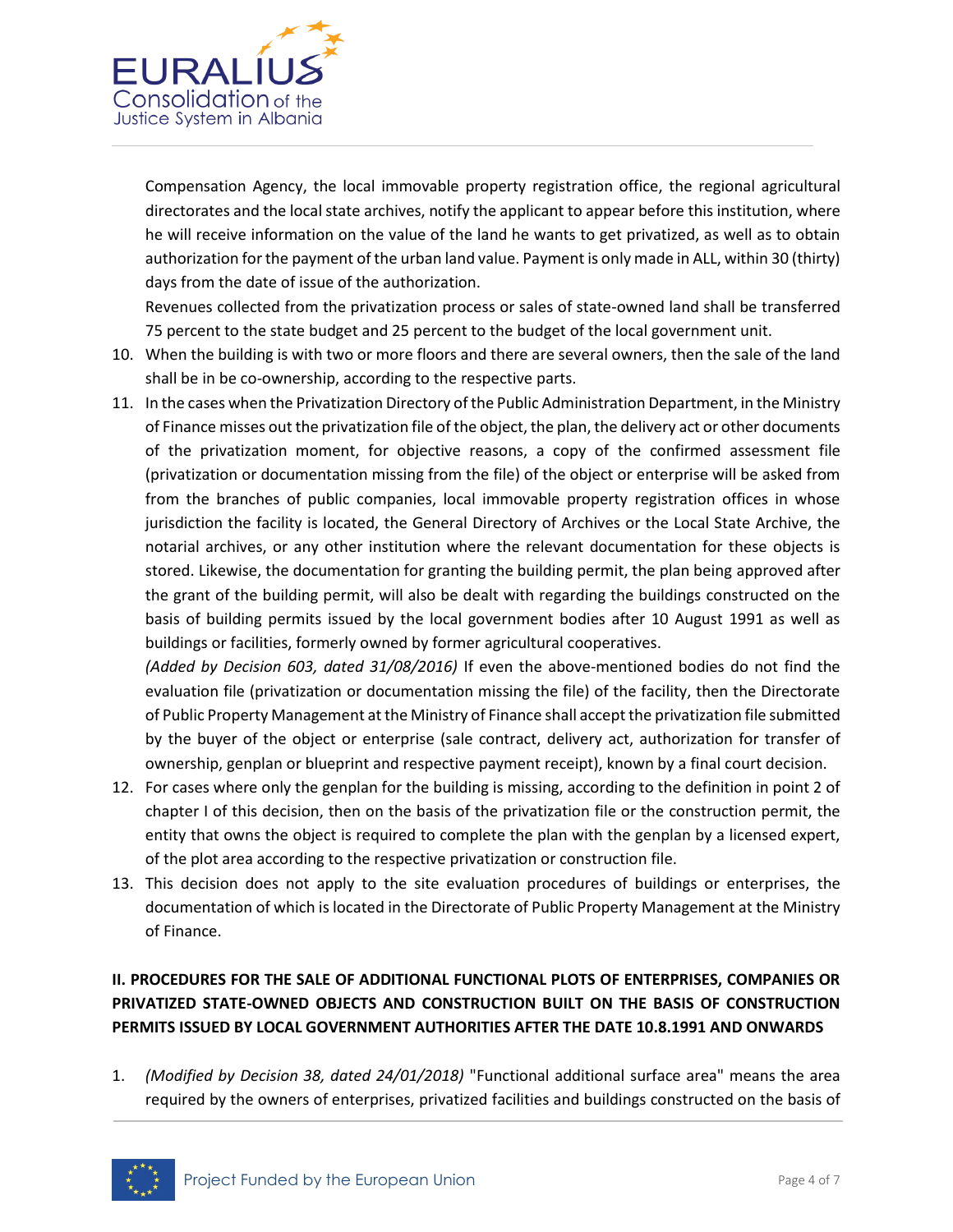

building permits issued by local government after August 10, 1991 and on, for extension, service or restructuring of the activity.

- 2. *(Amended by Decision 38, dated 24/01/2018)* The Directorate of Public Property Management at the Ministry of Finance and Economy carries out the procedure for the sale of additional functional areas of buildings, as defined in point 2 of Chapter I of this the decision, including the premises privatized by this directorate.
- 3. *(Amended by Decision 38, dated 24/01/2018)* The request for the execution of this procedure is submitted by the applicants to the Directorate of Public Property Management at the Ministry of Finance and Economy together with the genplan for purchase, prepared by licensed experts, as well as the documentation as defined in point 3, of chapter I of this decision, (excluding the mandate for payment of the land tax).
- 4. *(Amended by Decision 38, dated 24/01/2018)* The Directorate of Public Property Management, at the Ministry of Finance, if it finds that the submitted documentation is in compliance with point 3 of chapter II of this decision, shall, within 10 (ten) from the date of the receipt of the request, ask the Property Restitution and Compensation Agency for the confirmation of the respective selling price determined in the value map and the status of the land in the respective area.

The Agency for Restitution and Compensation of Property shall, within 10 (ten) days from the date of receipt of the request from the Directorate of Public Property Management, in the Ministry of Finance, perform a detailed verification of this documentation to prove that the land required to be sold is not restituted by a decision of the Property Restitution and Compensation Commission and is owned by the state, as well as confirms the estimated price of the land area to be sold, according to the map of value.

5. T he documentation and surfaces of the additional functional site for enterprises, privatized stated owned facilities and buildings built on the basis of building permits issued by the local government bodies after 10 August 1991 and onwards are verified and confirmed by a commission, which is composed of representatives from the Directorate of Public Property Management, the Ministry of Finance, the prefecture of the respective district (the office of the urban planning office) and the local office for the registration of immovable property. The area of the additional plot that is obtained by the requesting entities should be in accordance with the measure set out in the table attached to this decision. In this commission, the representatives of the local office for immovable properties registration and the representative of the prefect of the region must confirm and guarantee that the additional functional building that is required to be privatized is state property and not transferred to the inventory of the units of local government, according to law no 8744, dated 22.2.2001, "On the Transfer of State-owned Immovable Properties to Local Government Units", as amended.

*(Added to Decision 603, dated 31/08/2016)* The Directorate of Public Property Management at the Ministry of Finance may ask the relevant municipality if the urban land, which is required to be privatized, is used for public interest or is its property, transferred under Law no 8744, dated 22.2.2001, "On the Transfer of State-owned Immovable Properties to Local Government Units", as amended. In cases where there is information on the urban land that will be sold, since it is part of

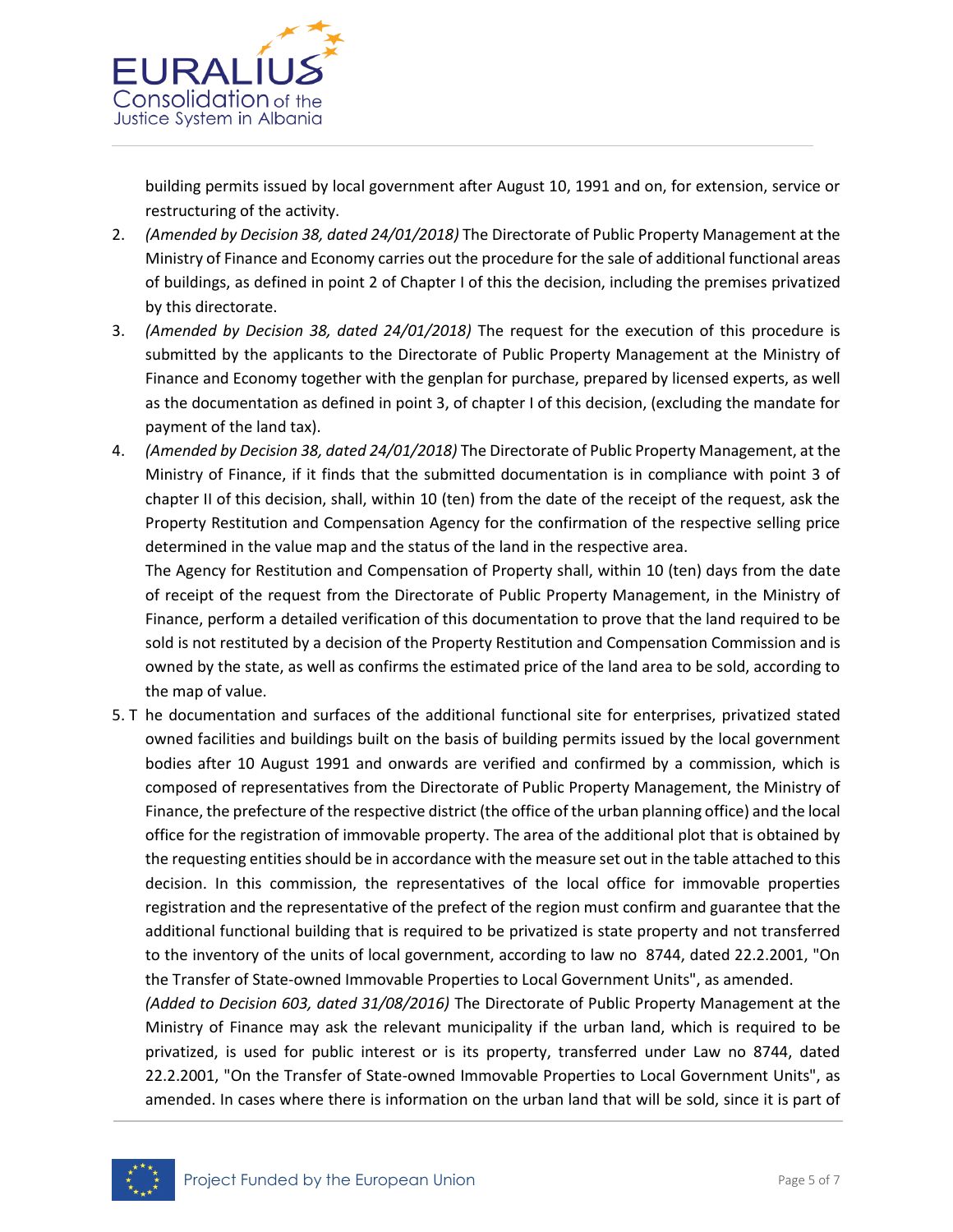

the inventory list for local self-government units but not already transferred, the Public Administration Directorate will notify the Ministry of Interior (AITPP).

- 5.1 *(Added to Decision 38, dated 24/01/2018)* The Directorate of Public Property Management at the Ministry of Finance and Economy receives the required information on the status of the land that is required to be privatized through the digital (electronic) system of local immovable property registration office. Whenever it deems it reasonable, the Directorate of Public Property Management at the Ministry of Finance and Economy asks, in writing, the local office of immovable property registration for information or documentation relating to the object or objects that the claimant has owned, as well as the status of land that is required to be privatized.
- 6. The commission established pursuant to point 5 of chapter II of this decision shall, after verifying the documentation and the surface of the additional functional site being required, keep a record of each case and sign the genplan of land belonging to the surface of the additional plot.
- 7. The sale of the additional functional plot is carried out only in ALL and the proceeds obtained out of this sale exceed 100% in the state budget.
- 8. The transfer of ownership over the surface of the additional functional site is done through the sales contract, which is signed by the director of the Directorate of Public Property Management, the Ministry of Finance, and the buyer after completing the full payment of the land value determined in authorization for transfer of ownership.

### **III. FINAL PROVISIONS**

- 1. Decision no 738, dated 8 September 2010, of the Council of Ministers, "On the determination of criteria and procedures for the sale of land being in use, the necessary and additional functional area of enterprises, companies or state-owned facilities, being separate and privatised, and the buildings constructed on the basis of building permits" shall be abrogated.
- 2. The Ministry of Finance, the Ministry of Internal Affairs and the Ministry of Justice are tasked with implementing this decision.
- II. *(Added to Decision 603, dated 31/08/2016)* The Ministry of Finance, the Directorate of Public Property Management, the Ministry of Internal Affairs and the Ministry of Justice are responsible for implementing this decision.
- 3. *(Additionally to Decision 38, dated 24/01/2018)* Where ever the names "Ministry of Finance" and "Agency for Restitution and Compensation of Property" appearing in this decision shall be replaced with "Ministry of Finance and Economy" and "Agency for Property Treatment ".
- II. *(Added to Decision 38, dated 24/01/2018)* The Ministry of Finance and Economy, the Ministry of Interior and the Ministry of Justice are responsible for implementing this decision.

This Decision shall enter into effect following its publication in the Official Journal.

# **PREMIER**

**Edi Rama**